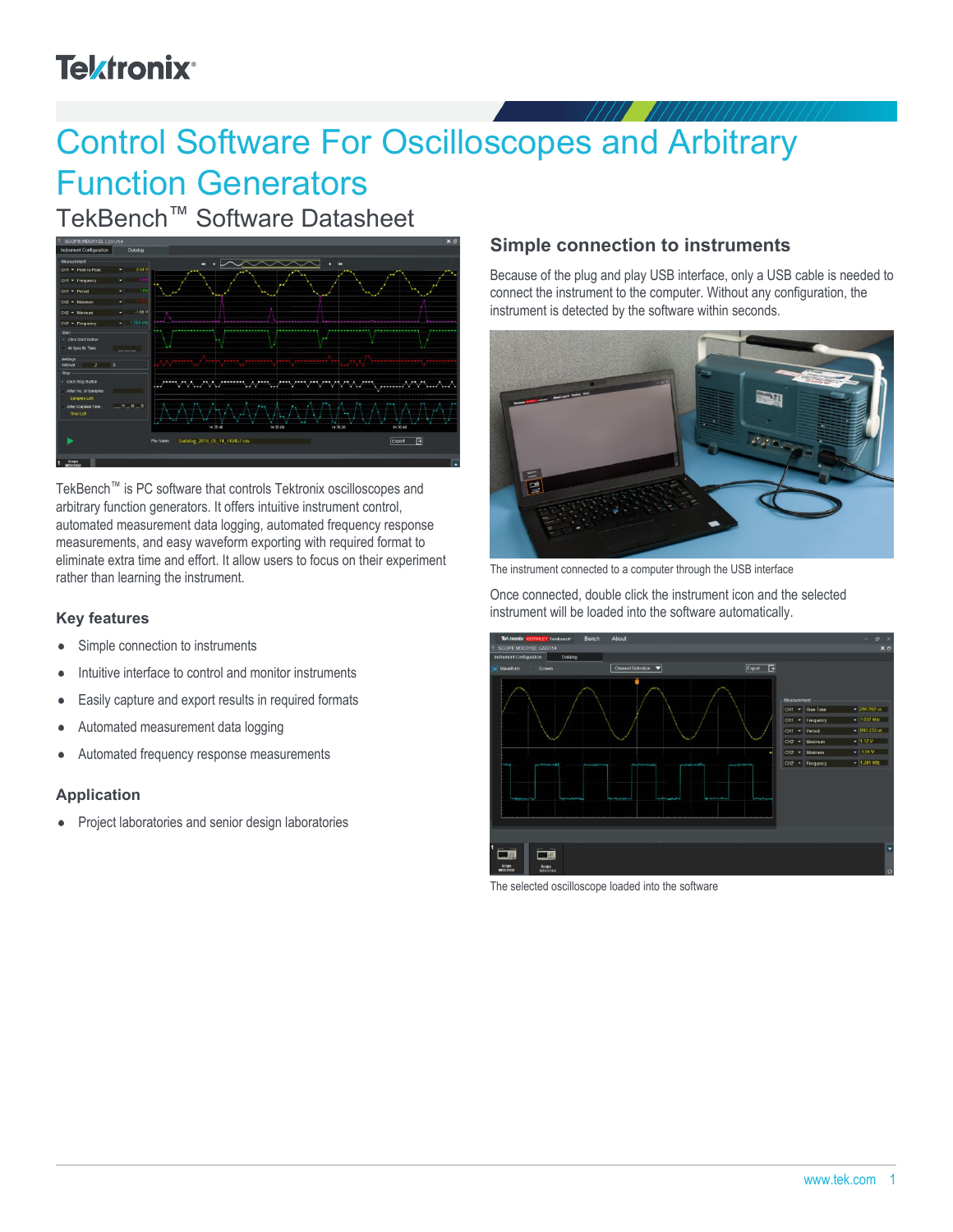#### **Intuitive interface to control and monitor instruments**

When loaded into the software, the instrument has a full screen interface. Instead of spending time studying the user manual, users can find and change parameters at a glance. The following example shows how easy it is to select different measurements on each channel of the oscilloscope in the full screen interface.



Oscilloscope full screen interface

Up to two instruments can be displayed on the same screen and each instrument has an intuitive interface for easy control and monitoring.



Two instruments displayed on the same screen

#### **Easily capture and export results in required formats**

Oscilloscope waveform data is one of the most important test results. TekBench™ supports exporting the waveform data into \*.csv format, which can be recalled by the oscilloscope directly. <sup>1</sup> It also supports \*.csv data with no header for easier analysis in other applications.



The oscilloscope waveform exporting interface

Also, the results can be exported into \*.MAT format, which can be opened in MATLAB directly.

A screenshot of the oscilloscope can be saved to your computer with just a few clicks. When auto update is enabled in the software, the screenshot of the oscilloscope can be updated about every second. <sup>2</sup> This allows you to monitor the instrument remotely. The updating screenshot can also be projected in a lab to assist the instructor.

| SCOPE MDO3102_C201254                                                                           |                                                                |                                                       |                            | $x \theta$ |
|-------------------------------------------------------------------------------------------------|----------------------------------------------------------------|-------------------------------------------------------|----------------------------|------------|
| <b>Instrument Configuration</b><br>Dataiog                                                      |                                                                |                                                       |                            |            |
| " Screen<br>Waveform                                                                            | <b>GT</b> Auto Update                                          | 同<br>Export                                           |                            |            |
| Tek Run<br><b>MAGAZINE CAPTURE AND</b><br>s sentido de fundido de Paris, o alta partido del por | <b>In the country and a control with</b>                       | Trig'd<br><b><i>UNITED STATES</i></b>                 | Measurement<br>۰<br>н<br>۰ |            |
|                                                                                                 |                                                                |                                                       |                            |            |
| $-500mV$<br>$\bullet$<br>500 <sub>W</sub><br>$\bullet$                                          | <b>100MSZs</b><br><b>Children</b><br>0.10000001<br>1000 points | $\bullet$<br>20.0mV                                   |                            |            |
| Value<br>Moan<br>1.000MHz<br>1.000M<br>Frequency<br>1.739MHz<br>Frequency<br>1.373M             | Max<br>Min<br>999.5k<br>1.001M<br>187.9k<br>1.943M             | 13 May 2018<br>Std Dev<br>01:29:51<br>237.0<br>572.0k |                            |            |
|                                                                                                 |                                                                |                                                       |                            |            |
| Scope<br>п<br><b>MIXX3902</b>                                                                   |                                                                |                                                       |                            |            |

Oscilloscope screenshot auto updating

This function is only supported by MDO3000 series oscilloscopes.

<sup>2</sup> Screenshot updating speed is dependent on the instrument. The MDO3000 series oscilloscope had a one second updating speed during testing.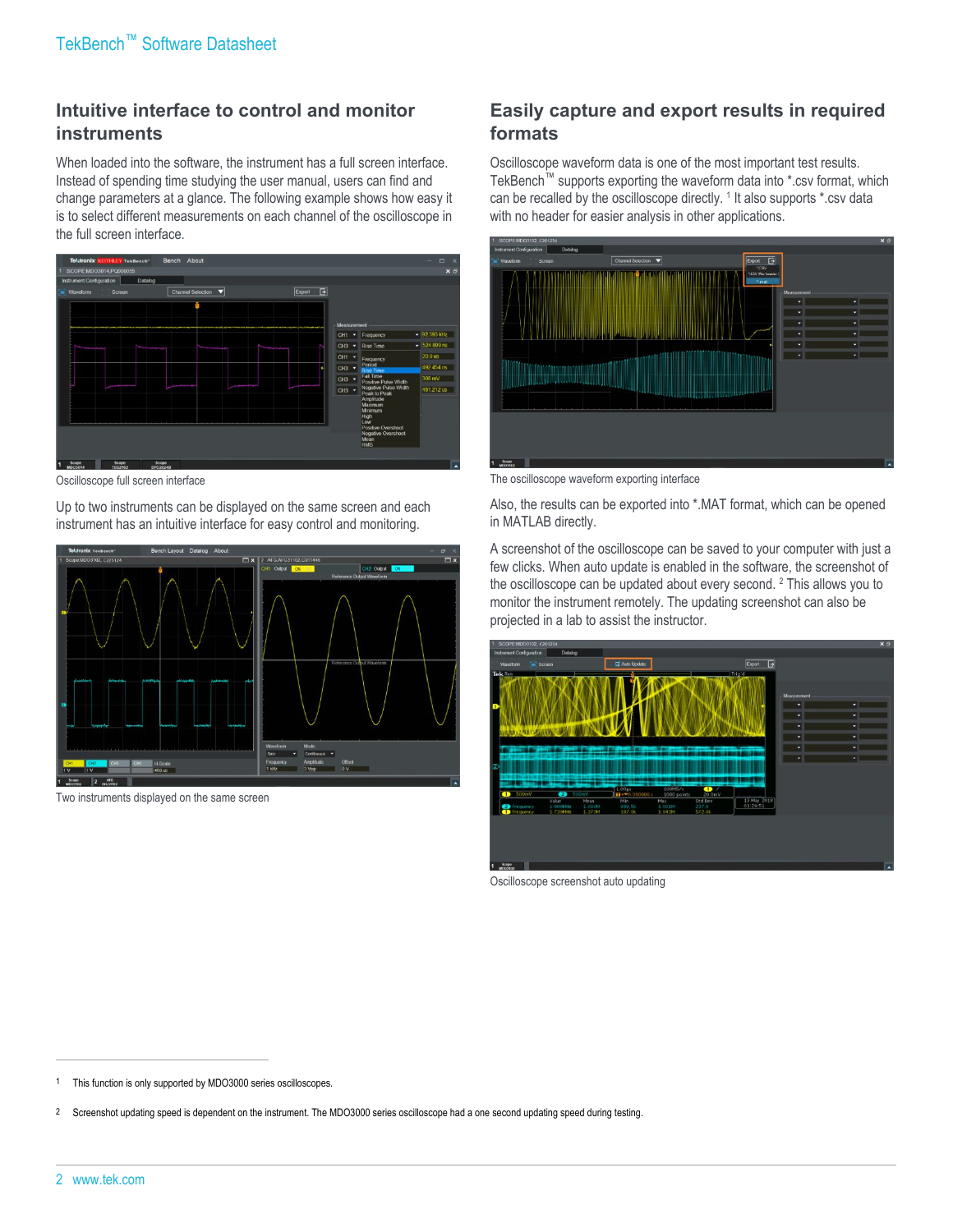#### **Automated measurement data logging**

Instead of performing a single measurement, use measurement data logging to track the change of the measurement results for more insight into the design.

TekBench™ gives you the option to select 16 of the most common measurements. Data logging can be performed for up to six measurements at the same time. The interval between each measurement result can be set to as low as 2 seconds with a testing time up to 5 days.<sup>3</sup>



Measurement selection

The results can be displayed in trend plot mode with each measurement color coded. It can also be displayed in list or histogram mode, which can provide more insight into the results.



Measurement data logging displayed in trend plot mode

Each of the measurement data logging results are saved automatically in a \*.csv file. This file can be exported and imported into the software so previous test results can be accessed for future analysis.

#### **Automated frequency response measurements**

Frequency response is a common measurement in a project lab. The following diagram shows the arbitrary function generator connecting to the input of the testing board while the oscilloscope is connected to its input and output to measure the change of the amplitude.



Frequency response testing connection diagram

In traditional labs, students have to set the output frequency of the arbitrary function generator and record the measurement of amplitude on the oscilloscope. They then need to change the frequency and record another measurement. The following example takes the Frequency Response testing from a Start of 100 kHz to a Stop of 5 MHz with total 101 samples in Linear Sweep mode. Students would have to create around 100 tests on different frequencies, which will take them more than one hour to finish. This method of testing is time consuming and it is easy to make mistakes.

With TekBench™, Frequency Response testing can be finished with just a few steps:

- Set the AFG output amplitude
- Select the sweep type and input the number of samples
- Click the start button

<sup>3</sup> TekBench™ free version supports a testing time of up to 30 minutes. Option TEKBENCHFL-BAS is needed for testing time up to 5 days.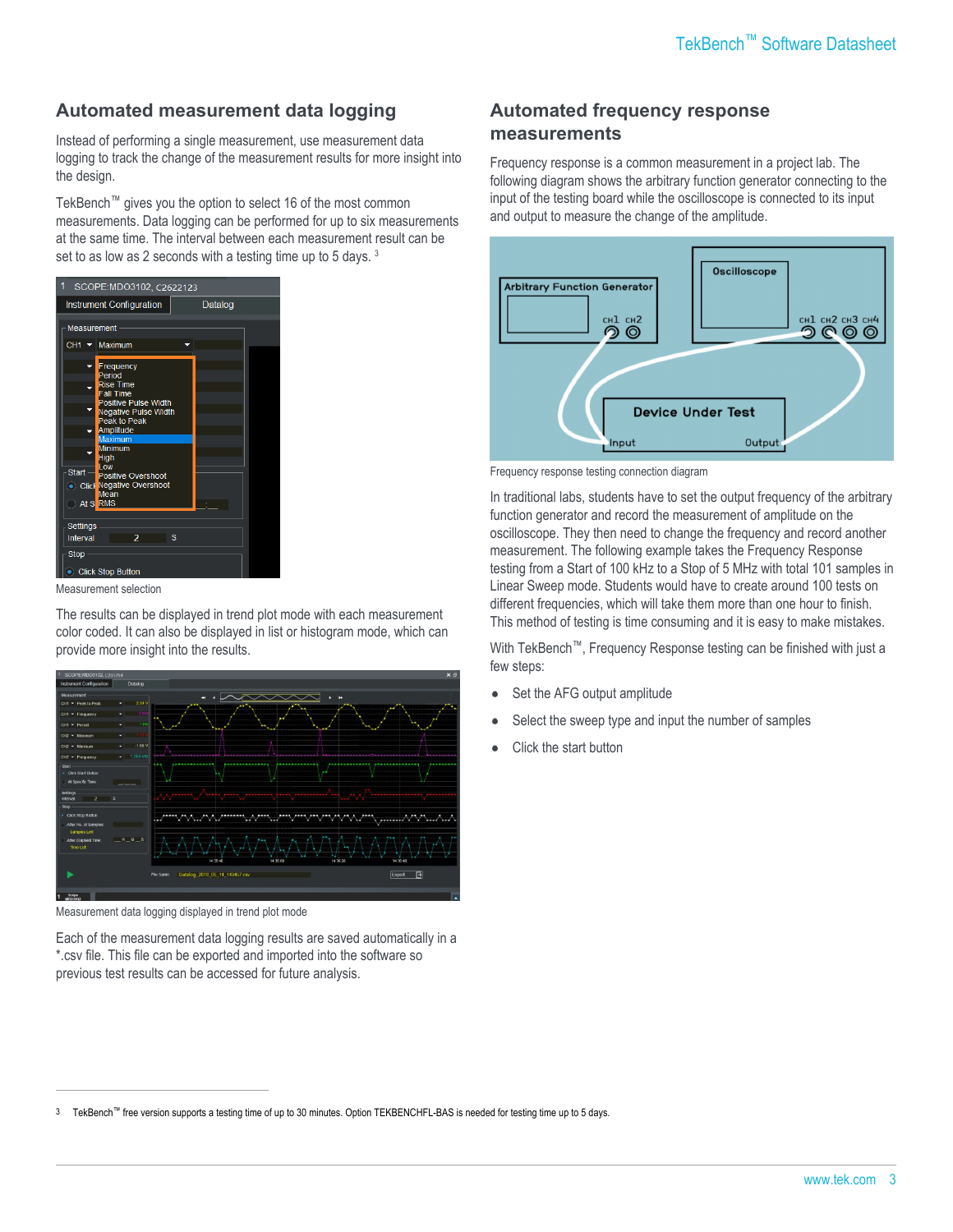### TekBench™ Software Datasheet

The testing will start automatically and Frequency Response curve, plotted as frequency versus gain <sup>4</sup>, is created.



Frequency response curve

<sup>4</sup> Gain = 20  $log_{10}$  (output amplitude / input amplitude).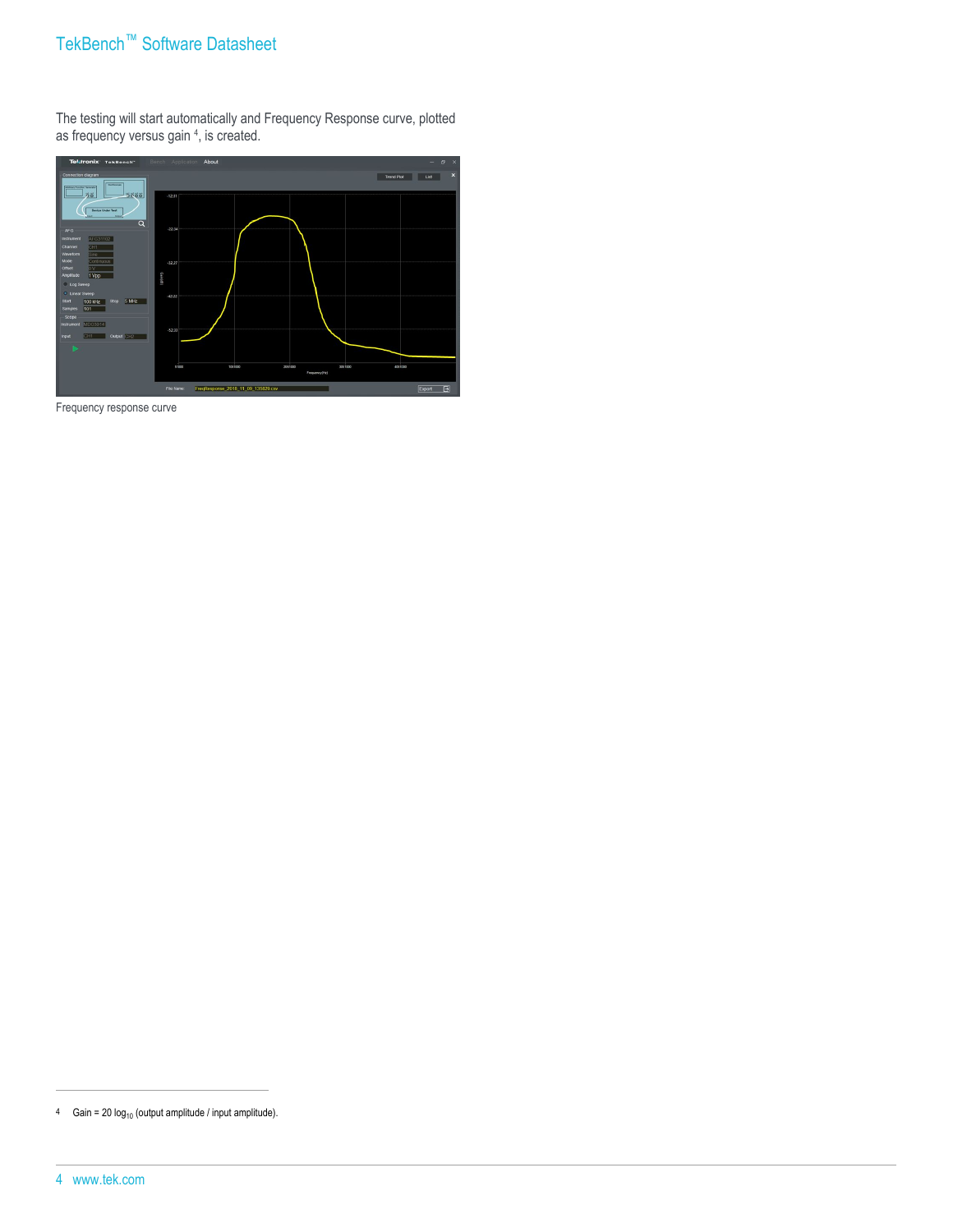## **Specifications**

#### **Supported instruments<sup>5</sup>**

| Oscilloscope models                         | Tektronix TBS2000 series                                                                                                                                                                      |
|---------------------------------------------|-----------------------------------------------------------------------------------------------------------------------------------------------------------------------------------------------|
|                                             | Tektronix DPO/MSO2000B series (oscilloscope function only)                                                                                                                                    |
|                                             | Tektronix MDO3000 series (oscilloscope function only)                                                                                                                                         |
| Arbitrary function generator<br>models      | Tektronix AFG31000 series                                                                                                                                                                     |
| <b>Oscilloscope function</b>                |                                                                                                                                                                                               |
| Waveform data exporting<br>format           | *.csv (MDO3000 series only), *.csv (no header), *.mat                                                                                                                                         |
| <b>Snapshot exporting format</b>            | *.png, *.bmp, *.jpg, *.tif                                                                                                                                                                    |
| Oscilloscope measurement data<br>logging    |                                                                                                                                                                                               |
| <b>Supported measurements</b>               | Frequency, Period, Rise time, Fall Time, Positive Pulse Width, Negative Pulse Width, Peak to Peak, Amplitude, Maximum,<br>Minimum, High, Low, Positive Overshot, Negative Overshot, Mean, RMS |
| <b>Maximum simultaneous</b><br>measurements | 6 (MDO3000 and TBS2000 series)                                                                                                                                                                |
|                                             | 3 (DPO2000B and MSO2000B series)                                                                                                                                                              |
| <b>Minimal time Interval</b>                | 2 seconds (MDO3000 and TBS2000 series)                                                                                                                                                        |
|                                             | 5 seconds (DPO2000B and MSO2000B series)                                                                                                                                                      |
| Result display mode                         | Trend plot, List, Histogram                                                                                                                                                                   |
| Frequency response measurement              |                                                                                                                                                                                               |
| <b>Supported instruments</b>                | Tektronix MDO3000 series oscilloscope, Tektronix AFG31000 series arbitrary function generator                                                                                                 |
| <b>Frequency range</b>                      | 100 kHz to 20 MHz                                                                                                                                                                             |
| Sweep mode                                  | Linear, Log                                                                                                                                                                                   |
| <b>Samples</b>                              | 20 to 201                                                                                                                                                                                     |
| Result display mode                         | Frequency response curve, List                                                                                                                                                                |
| <b>System requirements</b>                  |                                                                                                                                                                                               |
| <b>Operating system</b>                     | Windows 7, Windows 10 32-bit and Windows 7, Windows 10 64-bit                                                                                                                                 |
| <b>CPU</b>                                  | Dual core 2 GHz or above                                                                                                                                                                      |
| <b>RAM</b>                                  | 4 GB DDR3 or above                                                                                                                                                                            |
| <b>Hard disk</b>                            | 1 GB free disk space (recommended)                                                                                                                                                            |
| <b>Screen resolution</b>                    | 1366 × 768 or above                                                                                                                                                                           |
| Instrument communication<br>interface       | <b>USB</b>                                                                                                                                                                                    |

5 More instruments will be supported in future releases. For a list of the supported instruments and the latest software go to www.tek.com/tekbench